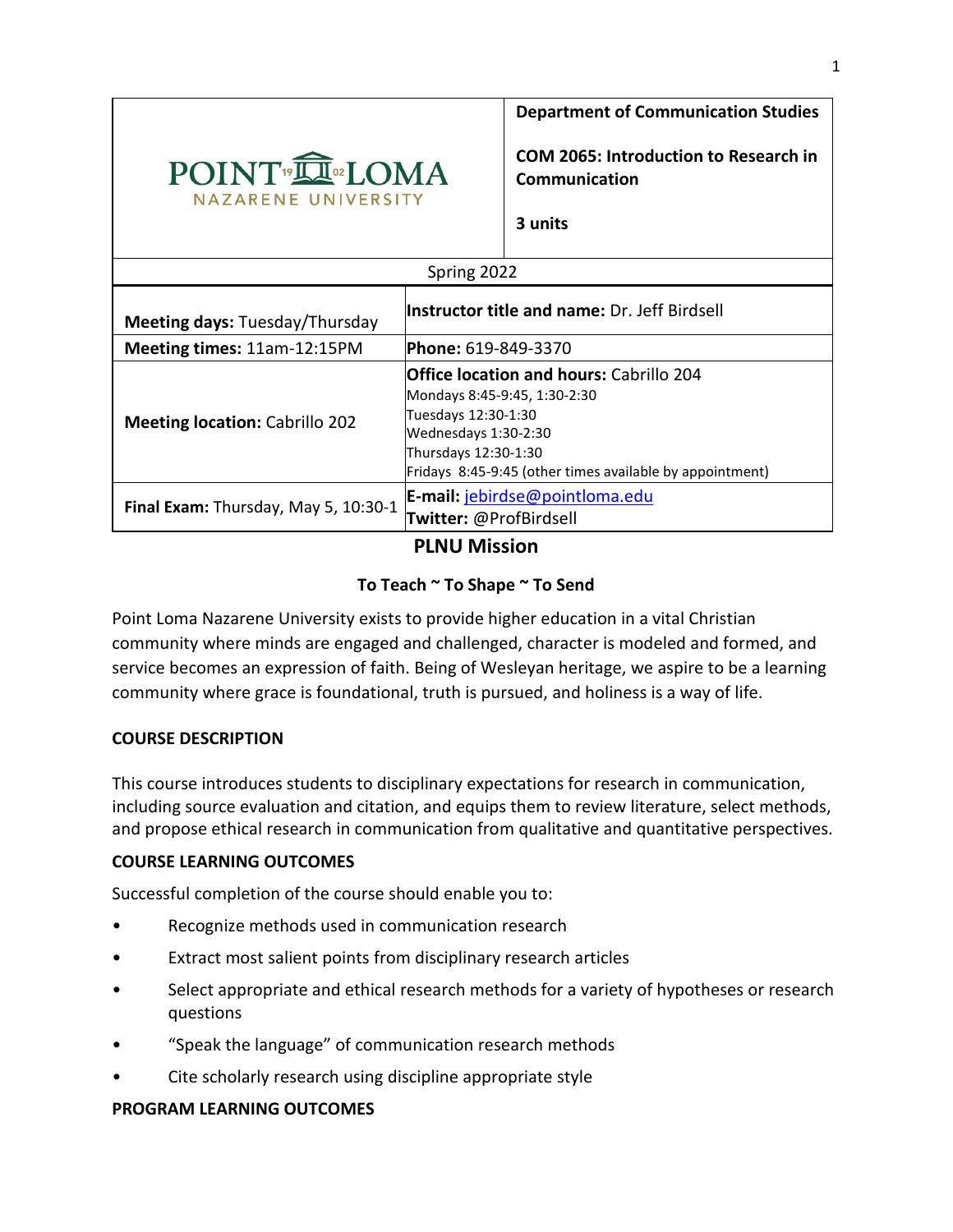As a required course for all majors in the Department of Communication Studies, please visit the curriculum maps at http://assessment.pointloma.edu/academicassessment/department-of-communication-theatre/curriculum-maps/ to identify which PLOs this class addresses for your major.

### **REQUIRED TEXTS AND RECOMMENDED STUDY RESOURCES**

- Curnalia, R. M. L. & Ferris, A. L. (2014). *CSI: A step-by-step guide to writing your literature review in communication studies.* Dubuque, IA: Kendall Hunt.
- Davis, C. S., & Lachlan, K. L. (2017). *Straight Talk about Communication Research Methods* (3rd ed.). Dubuque, IA: Kendall Hunt.

### **ASSESSMENT AND GRADING**

During the course of the semester you will be responsible for the following written assignments. See the detailed instructions for more details.

| Assignment Distribution:                                                             |                 | Grade Scale |    |                          |            |              |                          |       |  |
|--------------------------------------------------------------------------------------|-----------------|-------------|----|--------------------------|------------|--------------|--------------------------|-------|--|
| Chapter Quizzes (10 pts each)                                                        | $140$ pts       |             |    |                          | Percentage |              | Points                   |       |  |
| CSI Discussions (10 pts each)                                                        | 70 pts          | A           | 93 |                          | 100        | 604.5        |                          | 650   |  |
| Concept Reports (100 pts each)                                                       | $200$ pts       | $A -$       | 90 | $\overline{\phantom{a}}$ | 92.9       | 585          | $\overline{\phantom{a}}$ | 604   |  |
| Literature Review & Methods                                                          | 240 pts         | $B+$        | 87 | $\blacksquare$           | 89.9       | 565.5        | $\blacksquare$           | 584.5 |  |
| Proposal<br>CITI Training Certificate (must be<br>successfully completed to pass the | <b>REQUIRED</b> | B           | 83 | $\blacksquare$           | 86.9       | 539.5        | $\blacksquare$           | 565   |  |
|                                                                                      |                 | <b>B-</b>   | 80 | $\blacksquare$           | 82.9       | 520          | $\blacksquare$           | 539   |  |
|                                                                                      |                 | $C+$        | 77 | $\overline{\phantom{a}}$ | 79.9       | 500.5        | $\blacksquare$           | 519.5 |  |
| course)                                                                              |                 | C           | 73 | $\overline{\phantom{a}}$ | 76.9       | 474.5        | $\blacksquare$           | 500   |  |
|                                                                                      |                 | $C -$       | 70 | $\blacksquare$           | 72.9       | 455          | $\blacksquare$           | 474   |  |
|                                                                                      |                 | D+          | 67 | $\overline{\phantom{a}}$ | 69.9       | 435.5        | $\blacksquare$           | 454.5 |  |
|                                                                                      |                 | D           | 63 | $\blacksquare$           | 66.9       | 409.5        | $\blacksquare$           | 435   |  |
|                                                                                      |                 | D-          | 60 | $\blacksquare$           | 62.9       | 390          | $\overline{\phantom{a}}$ | 409   |  |
|                                                                                      |                 | F           | 0  | $\overline{\phantom{a}}$ | 59.9       | $\mathbf{0}$ | $\qquad \qquad -$        | 389.5 |  |
|                                                                                      |                 |             |    |                          |            |              |                          |       |  |

#### **ASSIGNMENTS AND READINGS**

All assignments must be typed (double-spaced, 8.5" x 11" paper, one-side, 225-250 wpp, 1" margins, 12pt font, Times New Roman or Courier typeface) unless otherwise instructed. Use the APA style guide where necessary (see

https://owl.english.purdue.edu/owl/resource/560/01/ for formatting assistance). The most likely time for your computer/internet connection to crash is minutes before an assignment is due. Please plan ahead.

### **GRADING**

Regardless of your prior experiences with grading, I am insistent that a "C" is considered "average" or acceptable work, grades of "B" and "A" are awarded for above average and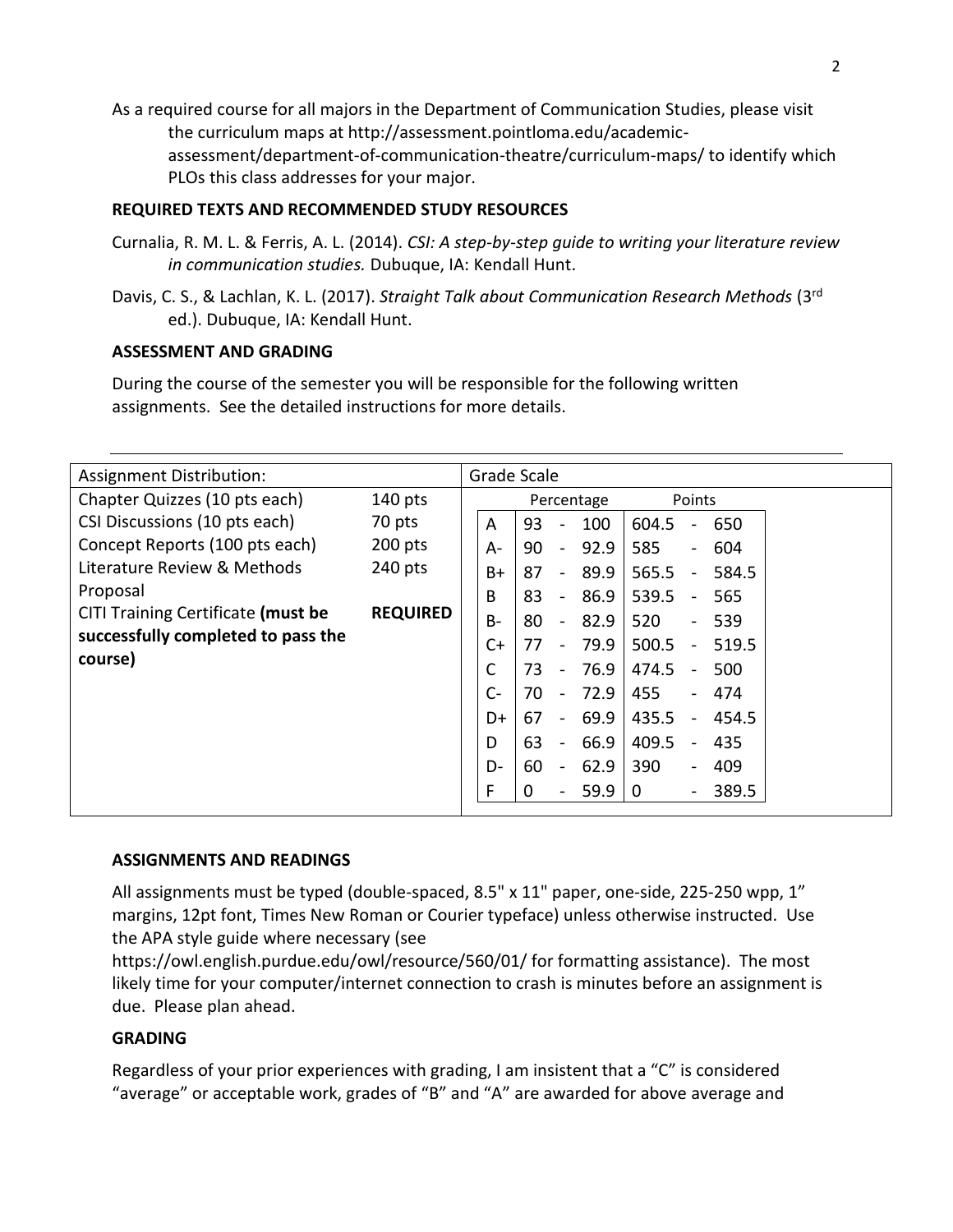exceptional work respectively. Normally, those students receiving A's represent the top 10 - 25% of a class.

Feedback on assignments will be provided using the "Annotated Comments" feature in Canvas. Please follow the instructions at https://tinyurl.com/BirdsellGrades to access them.

There is a 24-7 rule in this class: you must wait at least 24 hours after receiving a grade to discuss it, and no later than 7 days. Any discussion of grades must occur outside of class time. I will gladly talk about assignments (non-grade issues) past the 7-day period. To avoid confusion, you must (a) document the error in writing, (b) state why you think it is an error (based on the syllabus (course expectations, grading policies, etc.) and specific assignment details.), and (c) suggest what you think should be done to rectify the error (in cases where this is not obvious). These matters will be dealt with promptly. (If an error had been made which benefits you, please accept it as a "gift" which does not need to be reported.)

### **INCOMPLETES AND LATE ASSIGNMENTS**

All assignments are to be submitted/turned in on Canvas. Incompletes will only be assigned in extremely unusual circumstances. Assignments turned in past due will be accepted but the grade will be reduced by 10% as soon as the assignment is tardy and another 10% for every 24 hour period after that.

### **PLNU ATTENDANCE AND PARTICIPATION POLICY**

Regular and punctual attendance at all class sessions is considered essential to optimum academic achievement. If the student is absent for more than 10 percent of class sessions, the faculty member will issue a written warning of de-enrollment. If the absences exceed 20 percent, the student may be de-enrolled without notice until the university drop date or, after that date, receive the appropriate grade for their work and participation.

### **FINAL EXAMINATION POLICY**

Successful completion of this class requires taking the final examination **on its scheduled day**. The final examination schedule is posted on the [Class Schedules](http://www.pointloma.edu/experience/academics/class-schedules) site. No requests for early examinations or alternative days will be approved. Failure to attend the final will be counted as one week of absences (2 classes)

### **PLNU COPYRIGHT POLICY**

Point Loma Nazarene University, as a non-profit educational institution, is entitled by law to use materials protected by the US Copyright Act for classroom education. Any use of those materials outside the class may violate the law.

### **PLNU ACADEMIC HONESTY POLICY**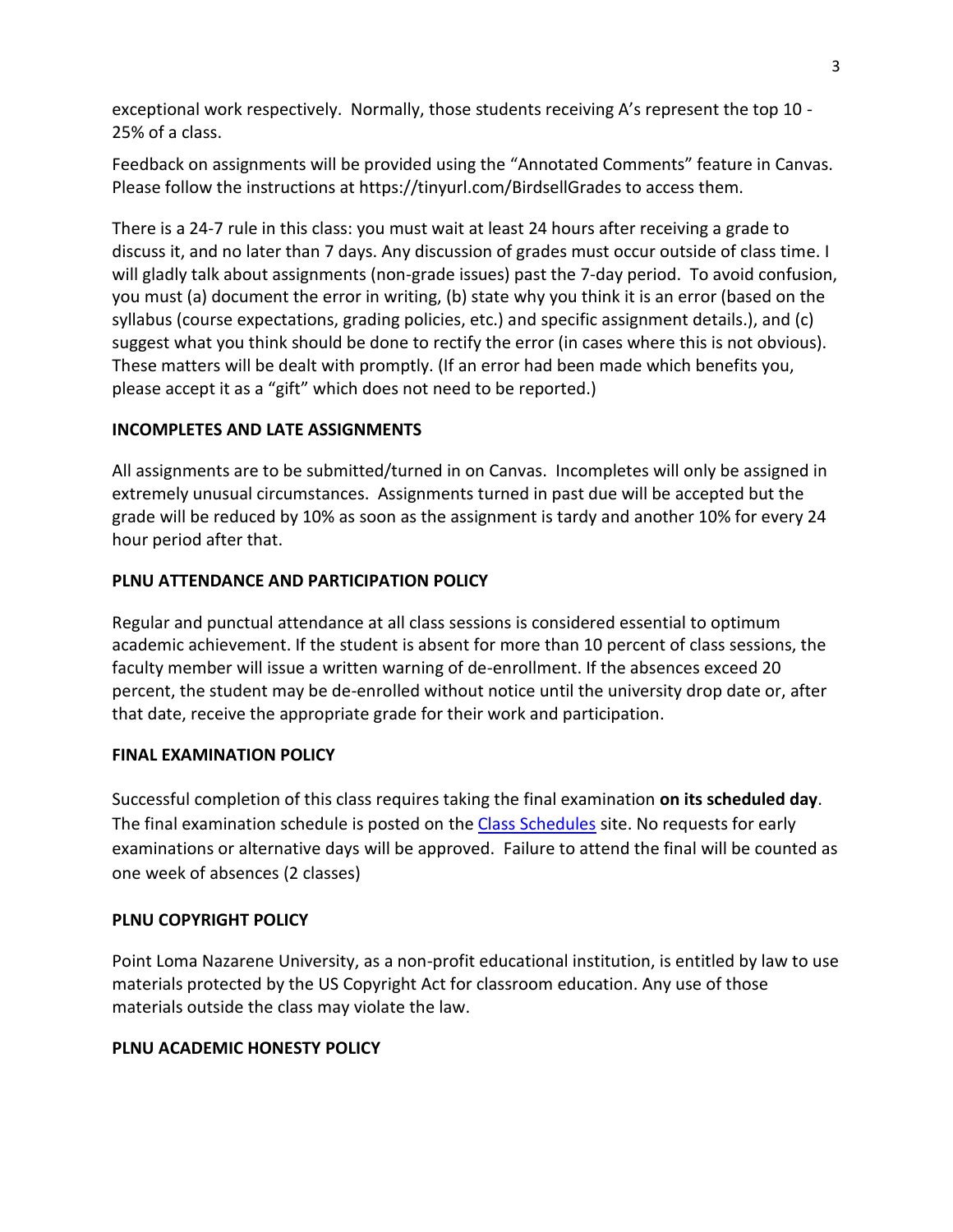Students should demonstrate academic honesty by doing original work and by giving appropriate credit to the ideas of others. Academic dishonesty is the act of presenting information, ideas, and/or concepts as one's own when in reality they are the results of another person's creativity and effort. A faculty member who believes a situation involving academic dishonesty has been detected may assign a failing grade for that assignment or examination, or, depending on the seriousness of the offense, for the course. Faculty should follow and students may appeal using the procedure in the university Catalog. See [Academic Policies](https://catalog.pointloma.edu/content.php?catoid=52&navoid=2919#Academic_Honesty) for definitions of kinds of academic dishonesty and for further policy information.

# **PLNU ACADEMIC ACCOMMODATIONS POLICY**

PLNU is committed to providing equal opportunity for participation in all its programs, services, and activities. Students with disabilities may request course-related accommodations by contacting the Educational Access Center (EAC), located in the Bond Academic Center [\(EAC@pointloma.edu](mailto:EAC@pointloma.edu) or 619-849-2486). Once a student's eligibility for an accommodation has been determined, the EAC will issue an academic accommodation plan ("AP") to all faculty who teach courses in which the student is enrolled each semester.

PLNU highly recommends that students speak with their professors during the first two weeks of each semester/term about the implementation of their AP in that particular course and/or if they do not wish to utilize some or all of the elements of their AP in that course.

Students who need accommodations for a disability should contact the EAC as early as possible (i.e., ideally before the beginning of the semester) to assure appropriate accommodations can be provided. It is the student's responsibility to make the first contact with the EAC.

### **SPIRITUAL CARE**

Please be aware PLNU strives to be a place where you grow as whole persons. To this end, we provide resources for our students to encounter God and grow in their Christian faith.

If students have questions, a desire to meet with the chaplain or have prayer requests you can contact the Office of Spiritual Development.

### **USE OF TECHNOLOGY**

While technological resources have made it possible to exchange messages at a greater rate, particularly through email, please remember that just because you're available to send a message doesn't mean I'm available to respond to those messages. I especially frown upon frantic emails sent hours before an exam or assignment. I typically respond to email within one 24-hour school day (M – F). For example, if you email me at 1:00pm on Wednesday afternoon, I will typically respond by 1:00pm on or before 1:00pm on Thursday afternoon. If you email me at 9:00 am on Saturday morning, I will typically respond on or before 9 am on Tuesday morning. It is your responsibility to plan ahead.

Problems with technology do not relieve you of the responsibility of participating, turning in your assignments.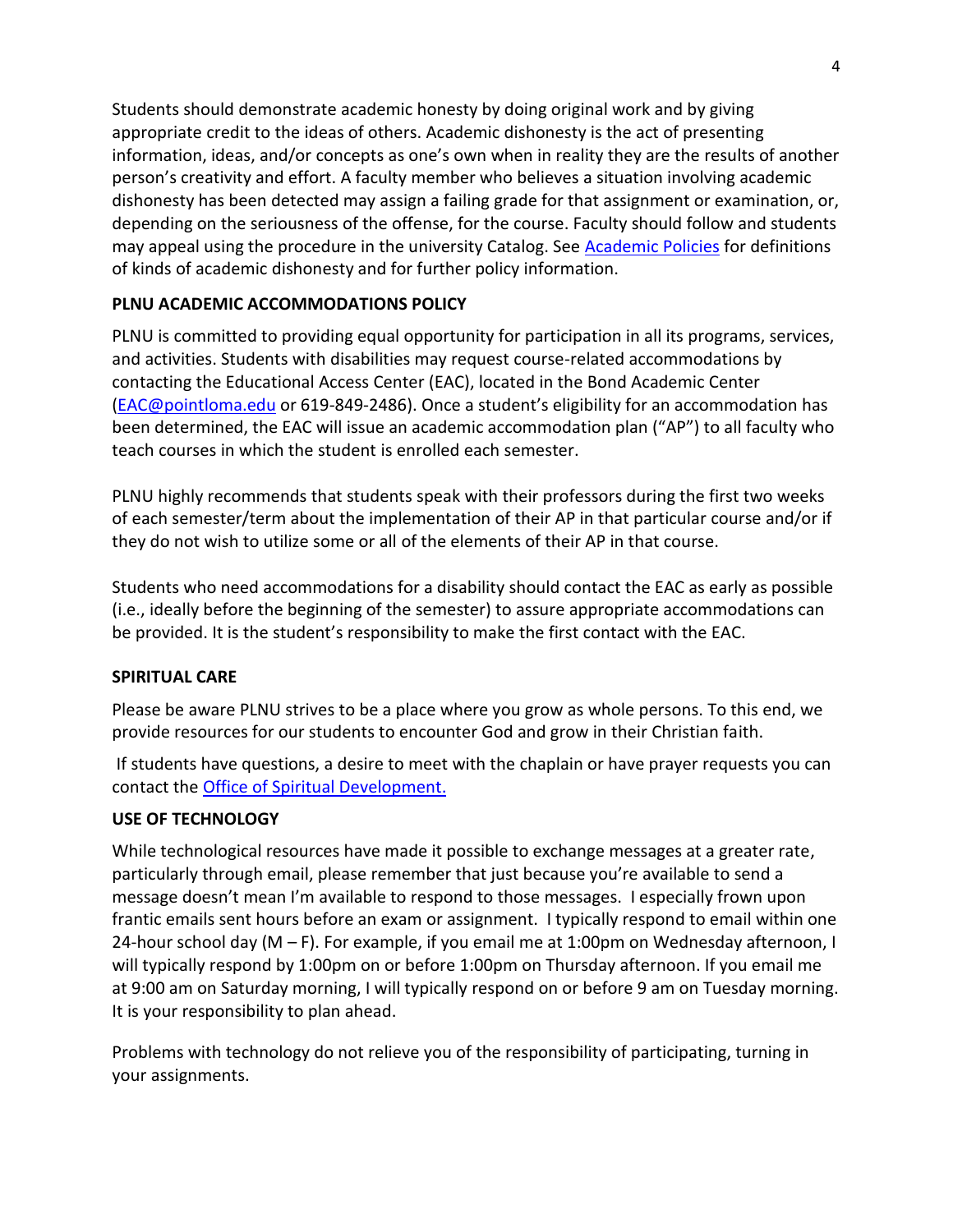Research summaries I have read, along with my own experience as both an instructor and a student, suggest that taking notes by hand on paper improves information retention. If you are taking notes on a laptop or tablet, please disable your connection to the internet unless otherwise instructed.

Please silence your phone when you are in class. If a call or text interrupts our class session, I reserve the right to answer the phone on your behalf and/or make fun of an unoriginal ringtone.

# **ASSIGNMENT INSTRUCTIONS, RUBRICS, AND CALENDAR**

Refer to the attached pages for assignment instructions, rubrics, and the course calendar. Any modifications to these expectations and dates will be announced in-class or via email and updated on Canvas.

# **Chapter Quizzes**

To encourage you to keep current on readings from Davis and Lachlan (2017) and prepare for better class discussions, many classes will begin with a brief quiz on the day's readings (see course calendar for details). *Quizzes will be collected after 10 minutes of the beginning of class and make ups will not be offered.*

### **CSI Discussions**

As you read the assigned "Steps" of Curnalia & Ferris (2014), there will be a corresponding discussion board on Canvas where you will be asked to share your response to the prompt "What were the three most interesting/useful/engaging/thought-provoking/confusing sentences in this Step?" These posts will be due by 8am on class days so I can summarize and highlight features that seem to be most pressing for our section.

# **CITI IRB Training**

One of the goals of this class is to prepare you to pursue communication research throughout your program. Because human subjects often provide the data we analyze to test hypotheses and answer research questions, it's vital that we collect that data ethically. To that end, all students must complete the CITI IRB training available at:

https://www.pointloma.edu/institutional-review-board/training

The training contains six (6) modules and the estimated time to complete the modules is four (4) hours. The training may be done in different sessions and there is a quiz at the end of each module for which the average score across all six (6) modules must be at least 80%. Your completion certificate is valid for three (3) years. A copy of your completion certificate must be uploaded to Canvas in order to receive a passing grade in this course and IRB protocols you submit for future courses will not be approved unless you are able to provide a copy of the Completion Report.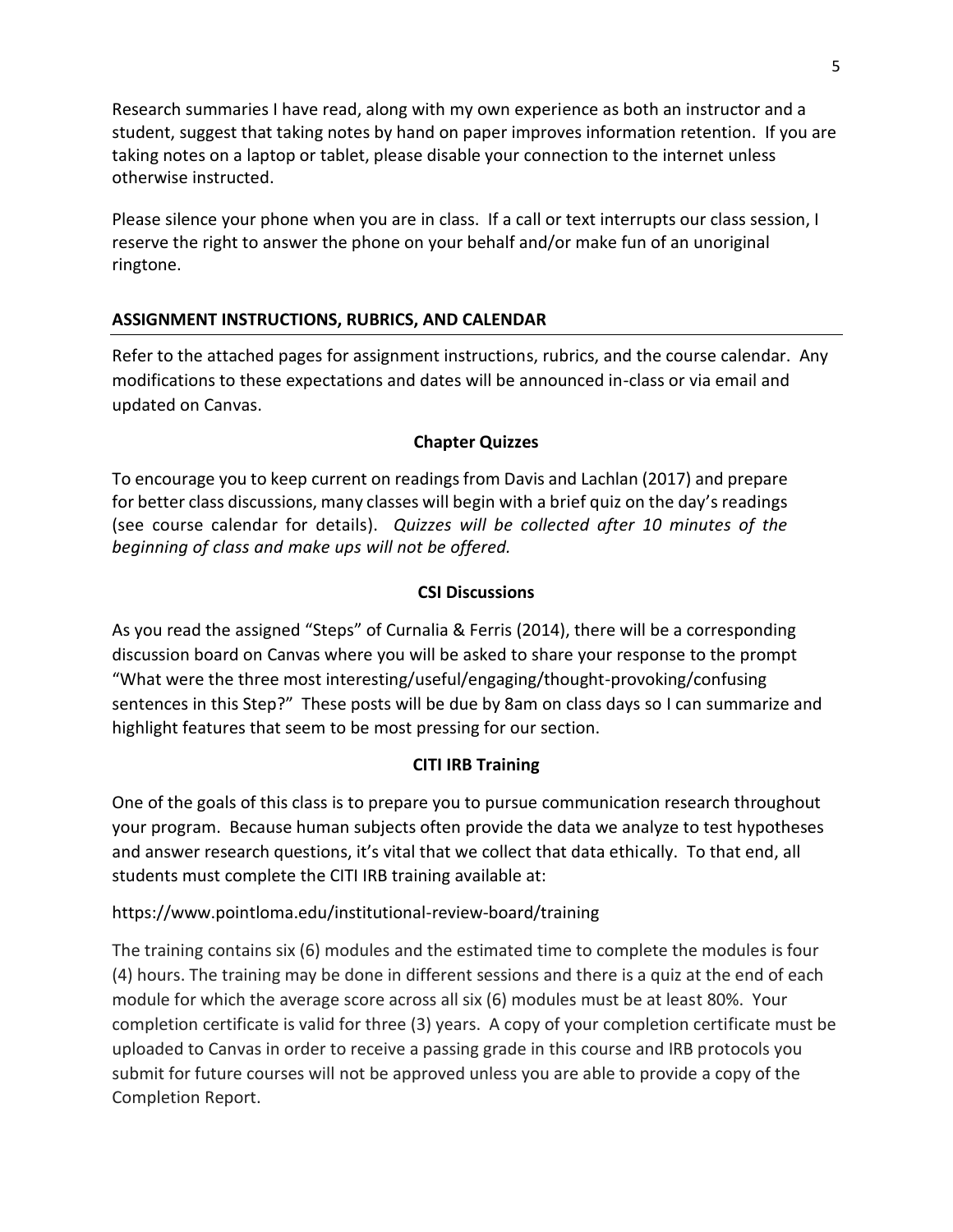If the completion certificate is not uploaded by the submission of midterm grades, you will receive an "F" as your midterm grade and reminded of this requirement. If you have not uploaded the certificate by the drop deadline, I will suggest you drop the course. If you remain enrolled and this requirement remains unmet at the time of final grade submission, you will receive an "F" for the course regardless of your scores on other assignments.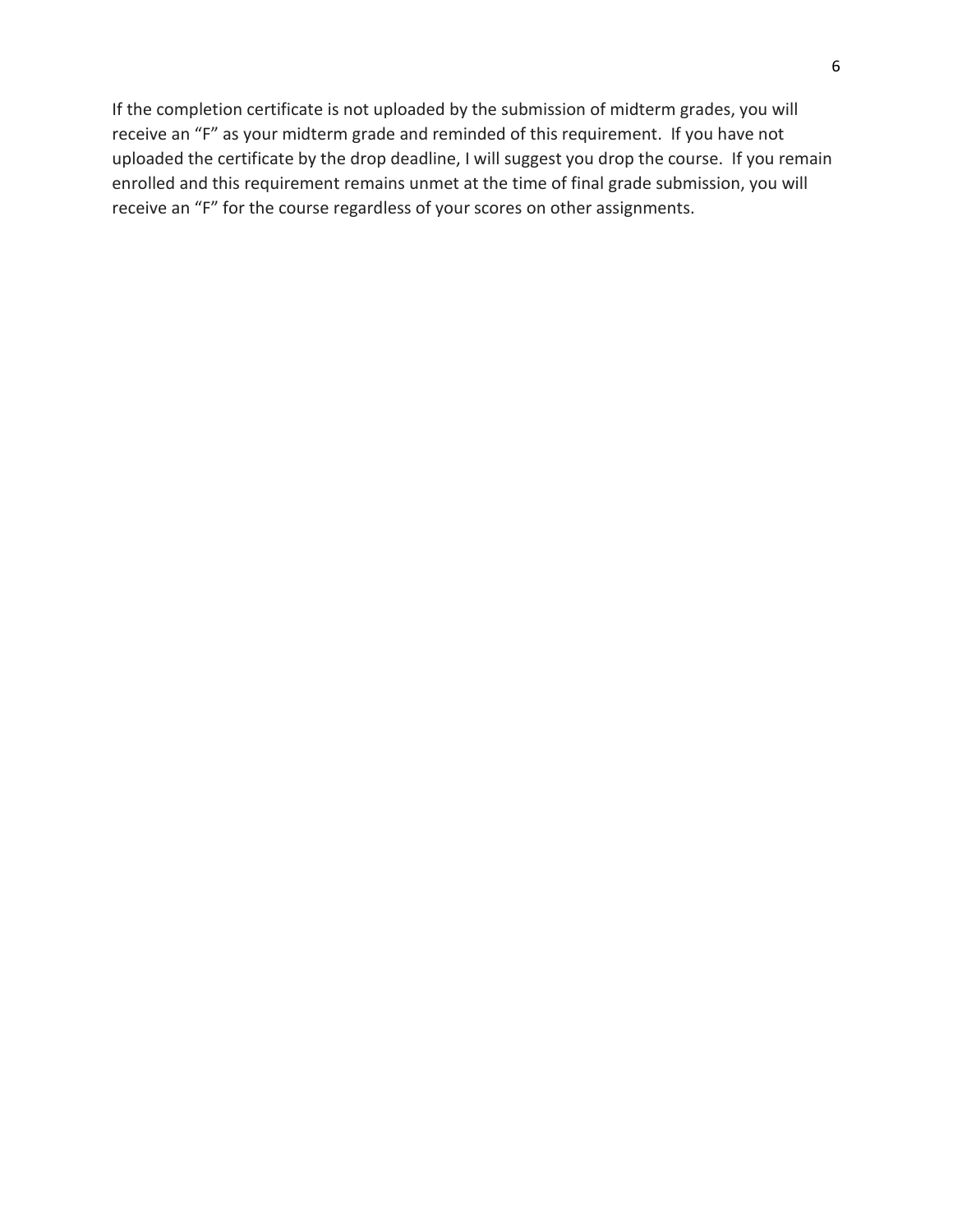### **CONCEPT REPORT INSTRUCTIONS**

Develop the annotations on a concepts by using 5 sources (you may use the same source to answer multiple questions) to answer each question below in your own words, ending with a parenthetical citation. I have provided a column that can help you navigate the articles you find.

### **Working Through the Articles**

| Question to answer (five times, one sentence each)                                                      | Where to find the answer in most<br>research articles |  |  |  |  |
|---------------------------------------------------------------------------------------------------------|-------------------------------------------------------|--|--|--|--|
| How is it defined?                                                                                      | Literature review                                     |  |  |  |  |
| What theories are usually involved when studying<br>it?                                                 | Literature review                                     |  |  |  |  |
| How do we get more or less of it?                                                                       | Literature review and Results                         |  |  |  |  |
| What can be predicted if we have a lot or a little of<br>it?                                            | Literature review and Results                         |  |  |  |  |
| What contexts is this concept often observed in?                                                        | Literature review                                     |  |  |  |  |
| What methods are commonly used to measure this<br>concept?                                              | Methods                                               |  |  |  |  |
| What variables are usually collected to see your<br>concept?                                            | Methods                                               |  |  |  |  |
| What sampling methods are often used to collect<br>your concept?                                        | Methods                                               |  |  |  |  |
| What statistics are usually used to test<br>hypotheses/answer research questions about your<br>concept? | <b>Methods and Results</b>                            |  |  |  |  |
| What have researchers suggested be done next in<br>the understanding of your concept                    | <b>Discussion</b>                                     |  |  |  |  |
| What recommendations have researchers made to<br>improve the measurement of your concept?               | <b>Discussion</b>                                     |  |  |  |  |

Your submission should end with a References page with complete APA citations for each source.

The annotated bibliography will be evaluated based on:

- The number of times you answer each question
- The quality and relevance of sources you use to answer them (the best sources will be peerreviewed journal articles from communication journals/scholars)
- APA formatting (parenthetical citations and complete citations on References page)
- Writing clarity, precision, focus, spelling and grammar, etc.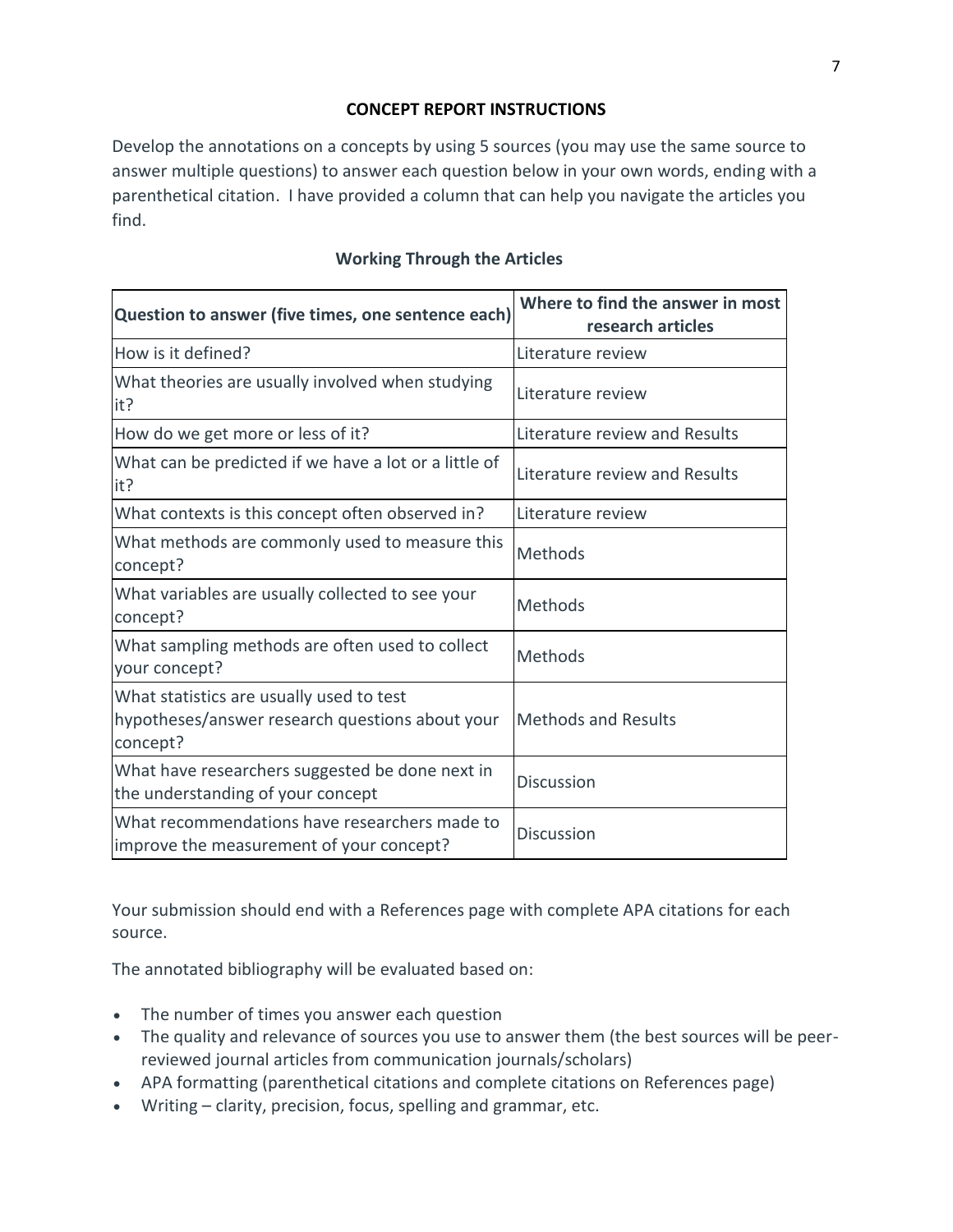#### **CONCEPT REPORT GRADING SHEET**

Grading Scale:

Name: \_\_\_\_\_\_\_\_\_\_\_\_\_\_\_\_\_\_\_\_\_\_\_\_\_\_ Score: /100

1- Missing, not relevant to the assignment

2 or 3- Improvement needed, does not satisfy requirements as presented

4, 5, 6- Good, average work, satisfies requirements of assignment and collegiate expectations

- 7 or 8- Above average and superior work, exceeds minimum requirements, shows depth of thought, analysis, and insight
- 9- Exceptional scholarship in every regard, far exceeds expectations

# **NUMBER OF ANSWERS: \_\_\_\_\_\_\_\_\_\_\_\_\_**

1 point per answer for a maximum of 55 points:

# **MECHANICS:**

Is this the first draft of the paper or has it been "polished" and free from spelling, syntax, and grammatical errors? Have you followed all instructions in the syllabus or does it appear to be thrown together at the last moment? Are citations complete and in APA form? [\(http://owl.english.purdue.edu/owl/resource/560/01/\)](http://owl.english.purdue.edu/owl/resource/560/01/)

1 2 3 4 5 6 7 8 9

# **SOURCES:**

Are all sources scholarly/academic/credible? Are they drawn primarily from articles written in communication journals or by communication scholars?

1 2 3 4 5 6 7 8 9

# **OVERALL IMPACT:**

This is a function of many aspects including clarity of thought, depth of analysis, vivid writing style, choice of supporting materials, and attention to detail. Does the paper leave the impression that you have done an excellent job of preparing and presenting the assignment in proper form and on time?

1 2 3 4 5 6 7 8 9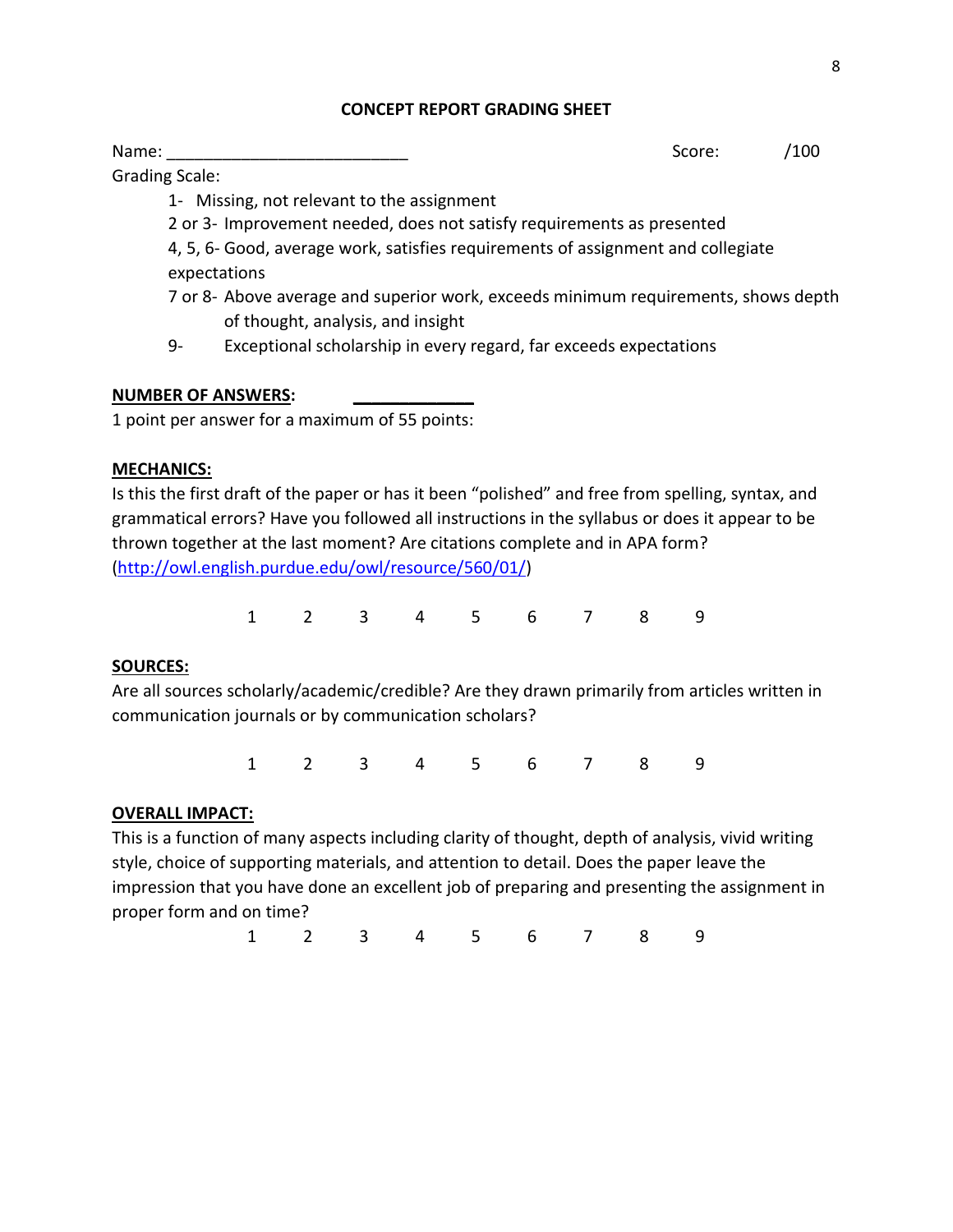# **Research Proposal Assignment** *Organization*

### **1. Title Page**

Follow APA format using the OWL guide available at <https://owl.english.purdue.edu/owl/resource/560/01/>

### **2. Abstract**

Your abstract will be 120 – 150 word proposal summarizing the importance/relevance of your topic and study, the central research question(s) and/or hypotheses, as well as your proposed method. An abstract is a condensed version of the proposal, highlighting the major points covered, concisely describes its content and scope, and reviews its material in abbreviated form. It sets the tone for the proposal and the audience. A good abstract is concise, easy to read, and cover the important points of the proposal. A proposal abstract will:

- a. Identify the major objectives and conclusions.
- b. Identify key words and ideas for topic and methods section.
- c. State the central problem of /purpose of/motivation for the study as well as its importance.
- d. State hypothesis and/or research question
- e. State method used (may reference participants).
- f. Remove extra words and phrases
- g. Only convey essential information
- h. Convince the reader the proposed study is worthwhile (ideally) and/or convince the reader to want to keep reading/learn more.

Your abstract will be on a separate page (the 2<sup>nd</sup> page of your document) and be followed by a list of no more than 5 to 6 keywords. Consider looking at other abstracts and evaluating them against these standards to find a boilerplate or model for your abstract.

# **3. Introduction/Rationale**

For your introduction, formulate a research objective, research question, or hypothesis that is appropriate for communication research. Your topic should further scholarly understanding of communication and/or respond to a need in society. Describe the nature of the situation, and provide an overview of the selected topic. Describe your topic are and state your RQ/H as a purpose. E.g. "The purpose of this research is…"

Justify the selection of your particular research topic. Describe its prevalence, implications for individuals, families, organizations, and/or society at large. Focus your research by indicating why *others* should be interested in the selected topic. Convince the audience that the topic is worthy of study. Be sure to use appropriate references cited correctly.

### **4. Literature Review**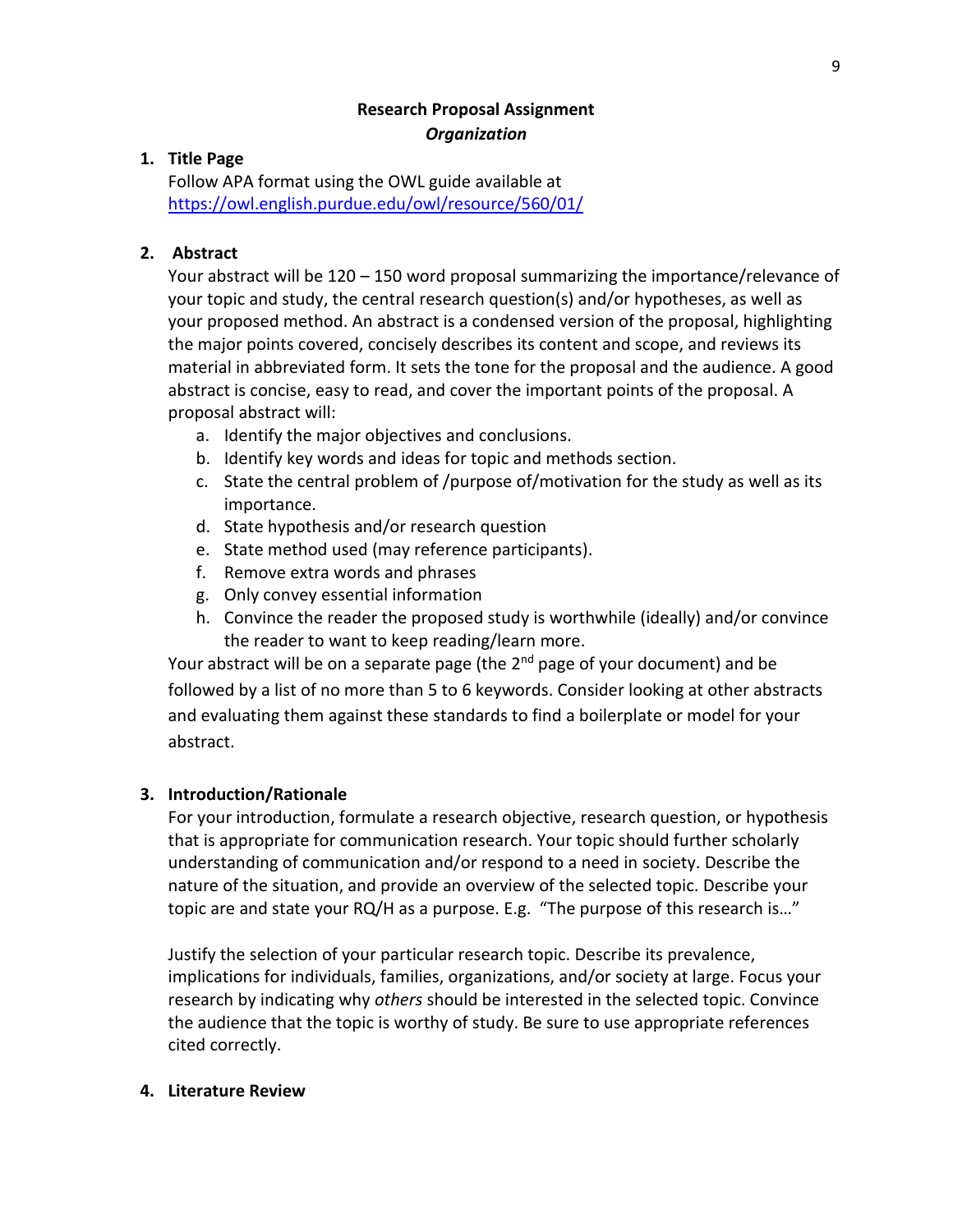Develop the background for your topic. Explain why your topic is interesting or important. Introduce any key terms and describe previous work on the topic. Explain the questions that the previous work answered, and explain how the previous work leads up to your question or hypothesis. Conceptually define variables. Conclude the literature review with your *hypothesis* and/or your research question.

# **5. Methods**

Describe your study in plenty of detail. Include enough detail that someone could actually do the experiment well enough to get good results. Explain *why* you've designed the experiment in the way you have; try to convince the reader that your experiment is the best way to test your hypothesis. You might want to include a diagram, drawing, or table, if it will help you explain your experiment or study. Selecting an appropriate method will require some independent research and readings on different methodologies and becoming an "expert" in the particular method for your study. In the same way a hammer (as opposed to a screwdriver) is the best tool to be used when driving a nail, so too should your method align with your research question or hypothesis. As part of this section you need to:

Decide on the best method for getting an answer to your RQ/H.

- Describe in detail what methodology you will use, and justify your decisions:
- (e.g., Experimental research, survey research, textual analysis, ethnographic research,
- Define and describe your population and sample.
	- o What is your sampling design? Who will you talk to? How many?
	- o When/where/how?
	- o (If applicable) Describe how you will select your sample.
	- o (If applicable) Describe how you will administer your instrument.
	- o (If applicable) Describe how/when you will conduct observation(s).
- How will you address concerns about validity, reliability, and ethics?
- (If applicable) What are your variable(s)?
	- o Operational definition of each variables
	- o Which are independent/dependent (if applicable)
- List information to be gathered.
- List the types of questions you will ask.
- Describe how you intend to analyze the results.
- Include an estimated timeline of your project

# **6. Limitations**

What are the limitations to your research?

# **7. References**

List any sources that you referred to in your proposal in APA format. Make sure your intext citations are also correct.

# **8. Appendix**

Include any survey or instruments used and/or observation protocols.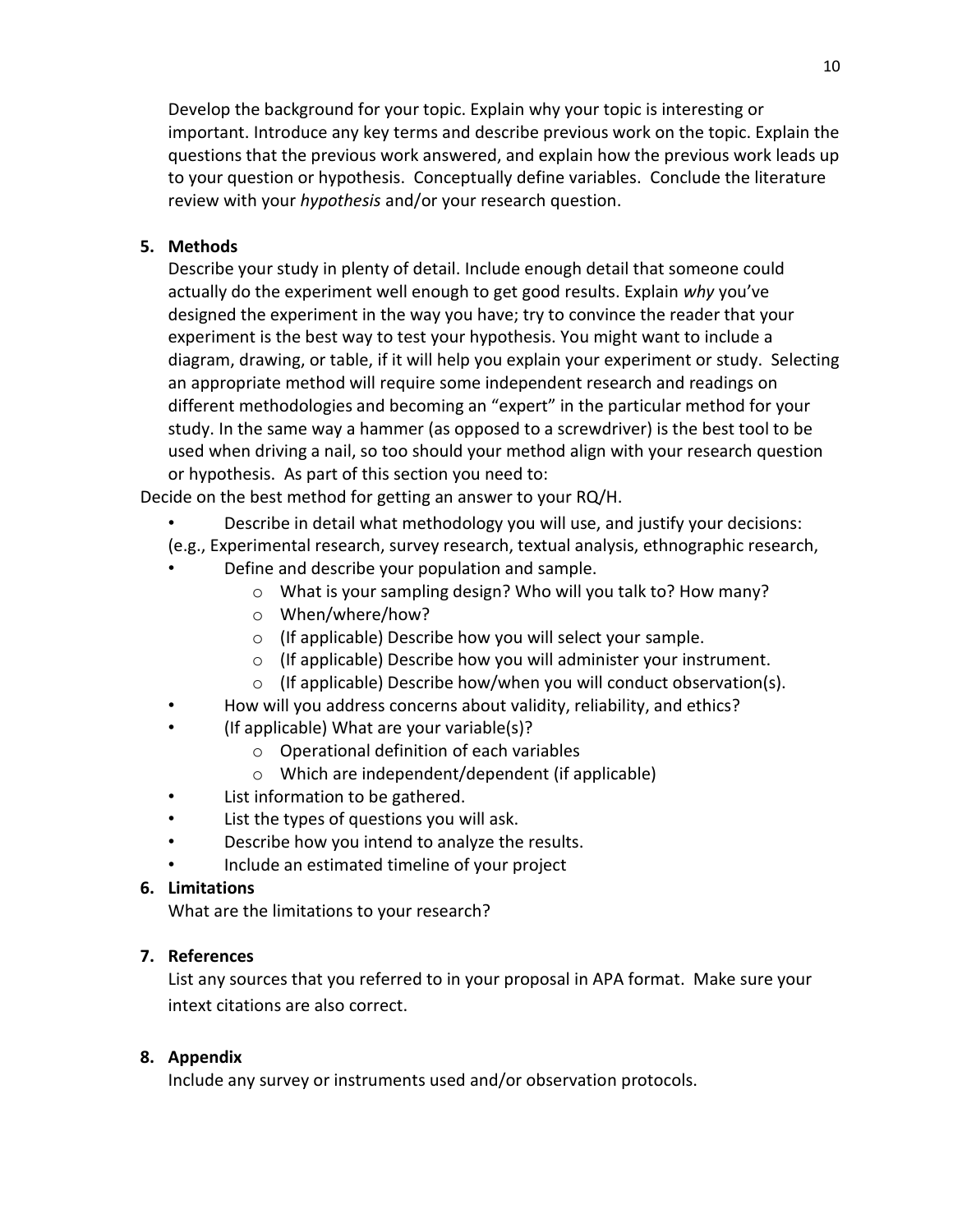#### **RESEARCH PROPOSAL GRADING SHEET**

| Name:                                                                                                                  |                                                                        |                                                                   |                |                |             |                 |                |   | Score:                                                                                         | /240 |
|------------------------------------------------------------------------------------------------------------------------|------------------------------------------------------------------------|-------------------------------------------------------------------|----------------|----------------|-------------|-----------------|----------------|---|------------------------------------------------------------------------------------------------|------|
| <b>Grading Scale:</b>                                                                                                  |                                                                        |                                                                   |                |                |             |                 |                |   |                                                                                                |      |
|                                                                                                                        | 2- Missing, not relevant to the assignment                             |                                                                   |                |                |             |                 |                |   |                                                                                                |      |
|                                                                                                                        | 2 or 3- Improvement needed, does not satisfy requirements as presented |                                                                   |                |                |             |                 |                |   |                                                                                                |      |
|                                                                                                                        |                                                                        |                                                                   |                |                |             |                 |                |   | 4, 5, 6- Good, average work, satisfies requirements of assignment and collegiate expectations  |      |
|                                                                                                                        |                                                                        |                                                                   |                |                |             |                 |                |   | 7 or 8- Above average and superior work, exceeds minimum requirements, shows depth of thought, |      |
|                                                                                                                        |                                                                        | analysis, and insight                                             |                |                |             |                 |                |   |                                                                                                |      |
| 9-                                                                                                                     |                                                                        | Exceptional scholarship in every regard, far exceeds expectations |                |                |             |                 |                |   |                                                                                                |      |
| <b>MECHANICS:</b>                                                                                                      |                                                                        |                                                                   |                |                |             |                 |                |   |                                                                                                |      |
| Is this the first draft of the paper or has it been "polished" and free from spelling, syntax, and grammatical errors? |                                                                        |                                                                   |                |                |             |                 |                |   |                                                                                                |      |
| Have you followed all instructions in the syllabus or does it appear to be thrown together at the last moment? Are     |                                                                        |                                                                   |                |                |             |                 |                |   |                                                                                                |      |
| citations complete and in APA form? (http://owl.english.purdue.edu/owl/resource/560/01/)                               |                                                                        |                                                                   |                |                |             |                 |                |   |                                                                                                |      |
|                                                                                                                        |                                                                        |                                                                   |                |                |             |                 |                |   |                                                                                                |      |
|                                                                                                                        | $\mathbf{1}$                                                           | $\overline{2}$                                                    | $3^{\circ}$    | $\overline{4}$ | $5 - 5$     | 6               | $\overline{7}$ | 8 | 9                                                                                              |      |
| <b>ABSTRACT:</b>                                                                                                       |                                                                        |                                                                   |                |                |             |                 |                |   |                                                                                                |      |
| Is it an appropriate length? Does it include essential elements? Does reading it entice the reader to read more?       |                                                                        |                                                                   |                |                |             |                 |                |   |                                                                                                |      |
|                                                                                                                        |                                                                        |                                                                   |                |                |             |                 |                |   |                                                                                                |      |
|                                                                                                                        | $\mathbf{1}$                                                           | $\overline{2}$                                                    | 3 <sup>7</sup> |                | $4 \quad 5$ | $6\overline{)}$ | $\overline{7}$ | 8 | 9                                                                                              |      |
| <b>INTRODUCTION/RATIONALE:</b>                                                                                         |                                                                        |                                                                   |                |                |             |                 |                |   |                                                                                                |      |
| Does the proposal have a clear purpose? Have you articulated the value of this study? Does your reader know            |                                                                        |                                                                   |                |                |             |                 |                |   |                                                                                                |      |
| why it matters?                                                                                                        |                                                                        |                                                                   |                |                |             |                 |                |   |                                                                                                |      |
|                                                                                                                        |                                                                        |                                                                   |                |                |             |                 |                |   |                                                                                                |      |
|                                                                                                                        | $\mathbf{1}$                                                           | $2^{\circ}$                                                       | 3 <sup>7</sup> |                |             | 4 5 6 7 8       |                |   | 9                                                                                              |      |
| <b>LITERATURE REVIEW:</b>                                                                                              |                                                                        |                                                                   |                |                |             |                 |                |   |                                                                                                |      |
| Have your main concepts been defined? Does the reader get a sense of what we know and don't know about                 |                                                                        |                                                                   |                |                |             |                 |                |   |                                                                                                |      |
| these concepts from existing literature? Does this section end with research questions or hypotheses that are          |                                                                        |                                                                   |                |                |             |                 |                |   |                                                                                                |      |
| logically born from your literature review?                                                                            |                                                                        |                                                                   |                |                |             |                 |                |   |                                                                                                |      |
|                                                                                                                        |                                                                        |                                                                   |                |                |             |                 |                |   |                                                                                                |      |
|                                                                                                                        | $\mathbf{1}$                                                           | $\overline{2}$                                                    | 3 <sup>7</sup> | $4\qquad 5$    |             |                 | $6\qquad 7$    | 8 | 9                                                                                              |      |
| <b>METHOD/LIMITATIONS:</b>                                                                                             |                                                                        |                                                                   |                |                |             |                 |                |   |                                                                                                |      |
| Did you describe the proposed method in enough detail that someone else could complete this study? Are the             |                                                                        |                                                                   |                |                |             |                 |                |   |                                                                                                |      |
| sample and sampling strategy appropriate and complete? Does the method fit the RQ/hypothesis? Are variables            |                                                                        |                                                                   |                |                |             |                 |                |   |                                                                                                |      |
| identified and defined? Are instruments summarized in the proposal and included in the appendix (where                 |                                                                        |                                                                   |                |                |             |                 |                |   |                                                                                                |      |
| possible)? What relevant limitations are there for this study?                                                         |                                                                        |                                                                   |                |                |             |                 |                |   |                                                                                                |      |
|                                                                                                                        |                                                                        |                                                                   |                |                |             |                 |                |   |                                                                                                |      |
|                                                                                                                        | 1                                                                      | 2                                                                 | 3              | 4              | 5           | 6               | 7              | 8 | 9                                                                                              |      |
| <b>OVERALL IMPACT:</b>                                                                                                 |                                                                        |                                                                   |                |                |             |                 |                |   |                                                                                                |      |
| This is a function of many aspects including clarity of thought, depth of analysis, vivid writing style, choice of     |                                                                        |                                                                   |                |                |             |                 |                |   |                                                                                                |      |
| supporting materials, and attention to detail. Does the paper leave the impression that you have done an excellent     |                                                                        |                                                                   |                |                |             |                 |                |   |                                                                                                |      |
| job of preparing and presenting the assignment in proper form and on time?                                             |                                                                        |                                                                   |                |                |             |                 |                |   |                                                                                                |      |
|                                                                                                                        | 1                                                                      | 2                                                                 | 3              | $\overline{4}$ | 5           | 6               | 7              | 8 | 9                                                                                              |      |
|                                                                                                                        |                                                                        |                                                                   |                |                |             |                 |                |   |                                                                                                |      |
|                                                                                                                        |                                                                        |                                                                   |                |                |             |                 |                |   |                                                                                                |      |